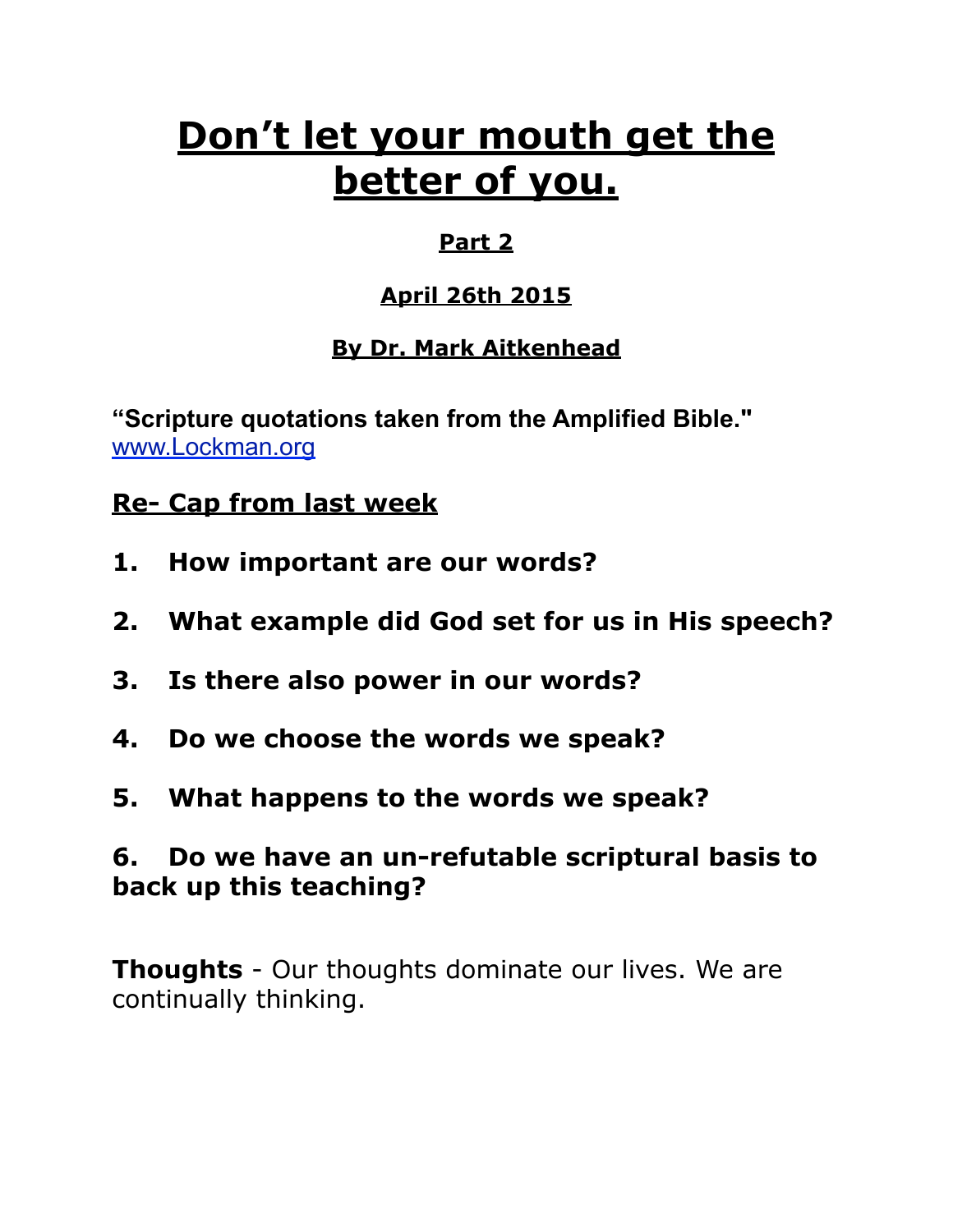**Words** - Our words come out of us as a result of our thoughts. What we give time to comes out of our mouths.

**Actions** - We ultimately DO what we say.

**Habits** - As we consistently do things, we create habits.

**Character** - Our habits form our the essence of who we are.

**Your Destiny** - is created whether for success in God or failure.

## **7. What is an often-overlooked major key to spiritual growth?**

An often-overlooked key to SPIRITUAL GROWTH is speaking the truth in love.

## **Ephesians 4:15**

Amplified Bible (AMP)

 $15$  Rather, let our lives lovingly express truth  $\int$  in all things, speaking truly, dealing truly, living truly]. Enfolded in love, let us grow up in every way and in all things into Him Who is the Head, [even] Christ (the Messiah, the Anointed One).

Many Christians speak their circumstances and don't realize that they are lying through their teeth.

Remember **Romans 3:4**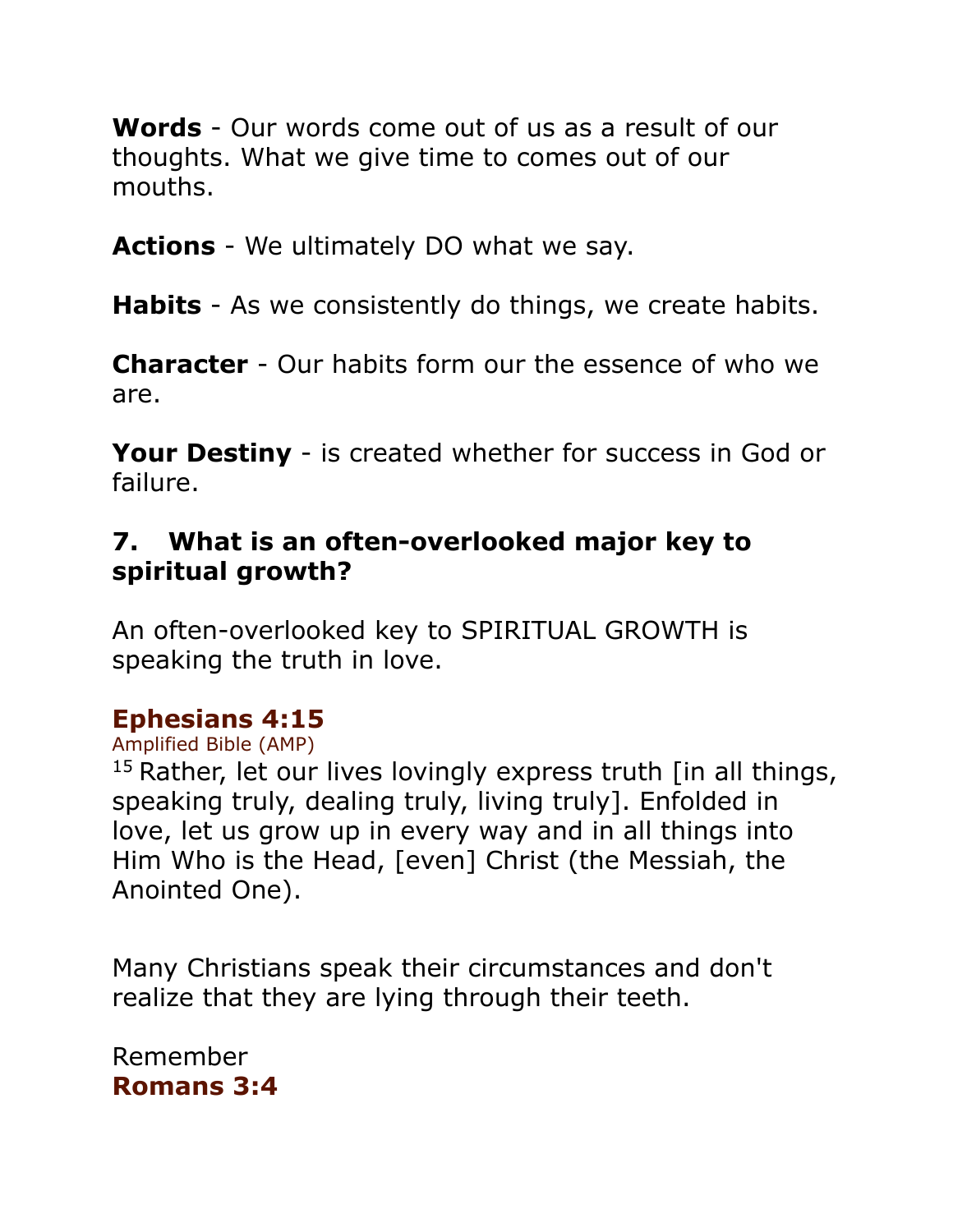Amplified Bible (AMP)

says "Let God be found true, though every man be found a liar."

So we have a choice in every situation of life to either speak the APPARENT TRUTH that comes via our 5 senses or the ABSOLUTE TRUTH that comes via the Word of God.

Because these 2 truths mostly contradict each other, we **must decide which truth we will speak.**

We are not to speak UNWHOLESOME words that do not harmonize with the Word of God.

### **Ephesians 4:29**

Amplified Bible (AMP)

 $29$  Let no foul or polluting language, nor evil word nor unwholesome or worthless talk [ever] come out of your mouth, but only such [speech] as is good and beneficial to the spiritual progress of others, as is fitting to the need and the occasion, that it may be a blessing and give grace (God's favor) to those who hear it.

 $30$  And do not grieve the Holy Spirit of God  $\lceil$  do not offend or vex or sadden Him], by Whom you were sealed (marked, branded as God's own, secured) for the day of redemption (of final deliverance through Christ from evil and the consequences of sin).

Speaking faith building words to one another imparts the grace (gifts and supernatural abilities) of God to those in need. Harsh, negative words of destruction offend and grieve the Holy Spirit of God and stop Him from bringing us into the fullness of Christ's redemption.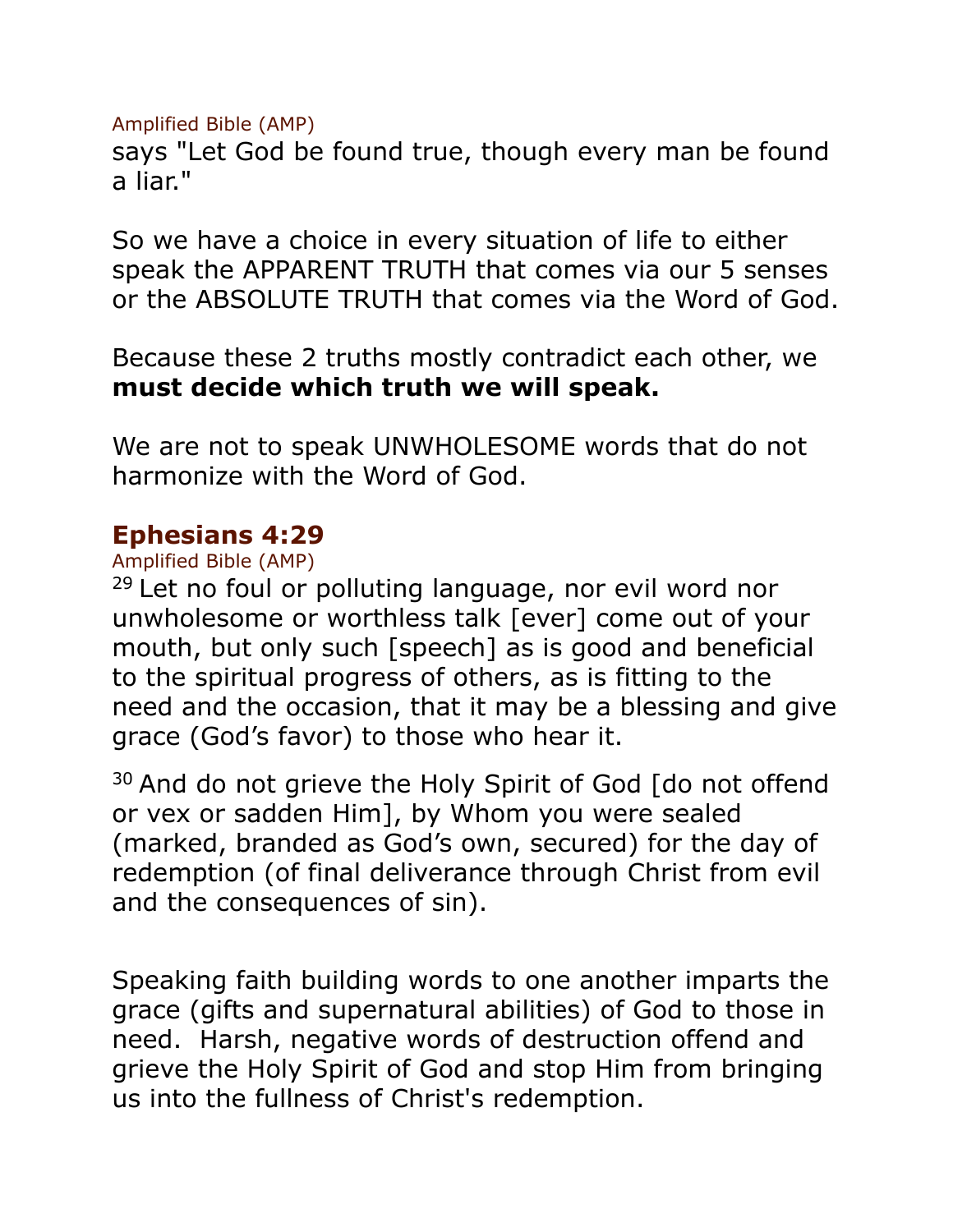Wrong talking is not fitting for a Christian. His speech should rather be filled with thanksgiving.

### **Ephesians 5:4**

#### Amplified Bible (AMP)

<sup>4</sup> Let there be no filthiness (obscenity, indecency) nor foolish and sinful (silly and corrupt) talk, nor coarse jesting, which are not fitting or becoming; but instead voice your thankfulness [to God].

### **8. How can we reach perfection in our Christian lives?**

When we learn to speak right words in every situation of life, we have attained perfection. As a small bit in a horses mouth directs his entire body, and a small rudder steers a huge ship wherever the pilot desires, so also the tongue charts the entire course of your life.

### **James 3:2-5**

#### Amplified Bible (AMP)

<sup>2</sup> For we all often stumble and fall and offend in many things. And if anyone does not offend in speech [never says the wrong things], he is a fully developed character and a perfect man, able to control his whole body and to curb his entire nature.

 $3$  If we set bits in the horses' mouths to make them obey us, we can turn their whole bodies about.

<sup>4</sup> Likewise, look at the ships: though they are so great and are driven by rough winds, they are steered by a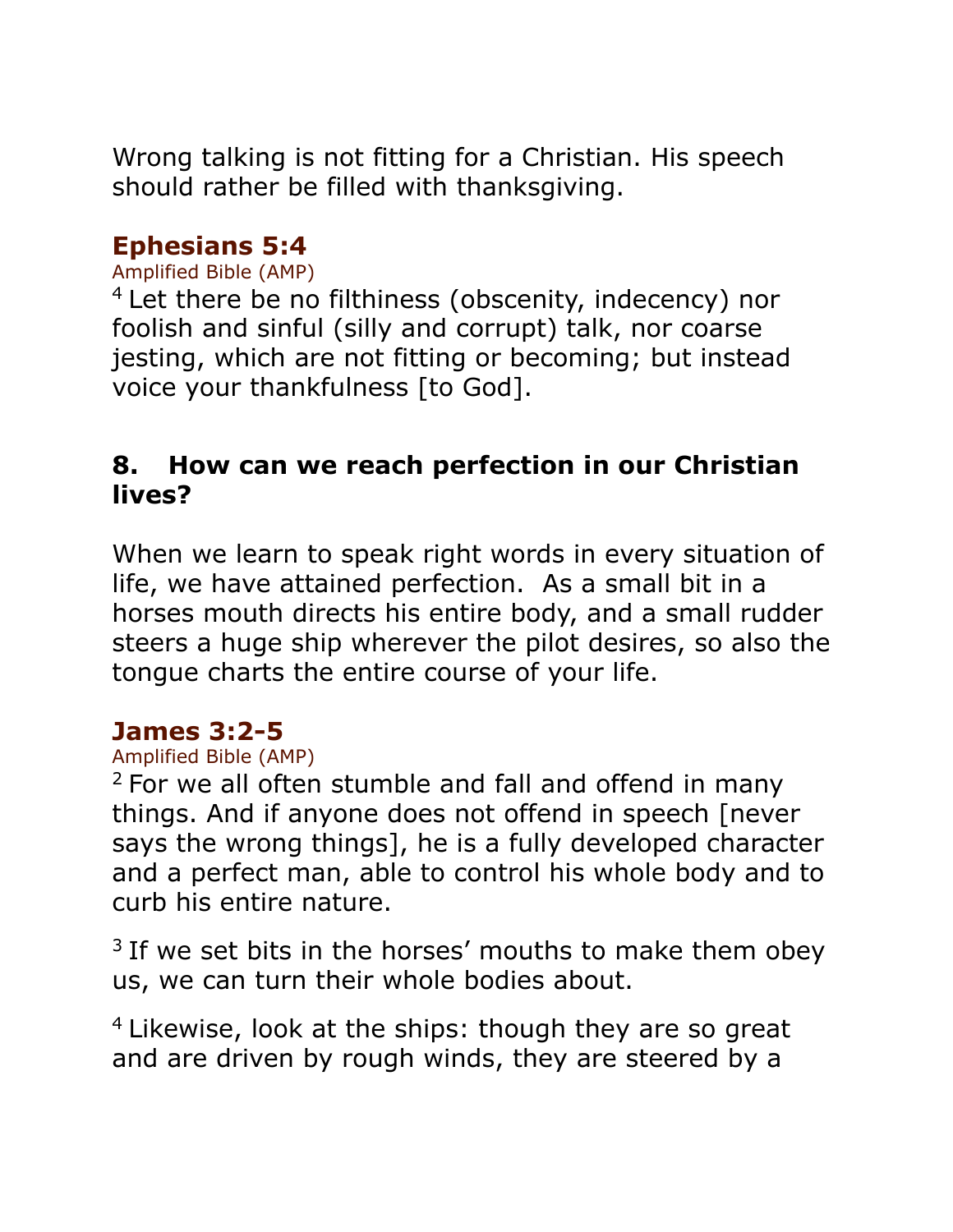very small rudder wherever the impulse of the helmsman determines.

 $5$  Even so the tongue is a little member, and it can boast of great things. See how much wood or how great a forest a tiny spark can set ablaze!

## **James 3:2-5**

New American Standard Bible (NASB)

"For we all stumble in many ways. If anyone does not stumble in what he says, he is a perfect man, able to bridle (or control) the whole body as well.

3 Now if we put the bits into the horses' mouths so that they may obey us, we direct their entire body as well. 4 Behold, the ships also, though they are so great and are driven by strong winds, are still directed by a very small rudder, wherever the inclination of the pilot desires. 5 So also the tongue is a small part of the body, and yet it boasts of great things. Behold, how great a forest is set aflame by such a small fire!"

If we can control our words, we can control our lives.

# **9. What is a real problem that ought not to be in our Christian lives?**

The double standard of confession that most Christians have. From the same mouth that so heartily praises the Lord, also comes criticism and negative speaking. The bible says these things ought not to be this way.

## **James 3:9-12**

Amplified Bible (AMP)

<sup>9</sup> With it we bless the Lord and Father, and with it we curse men who were made in God's likeness!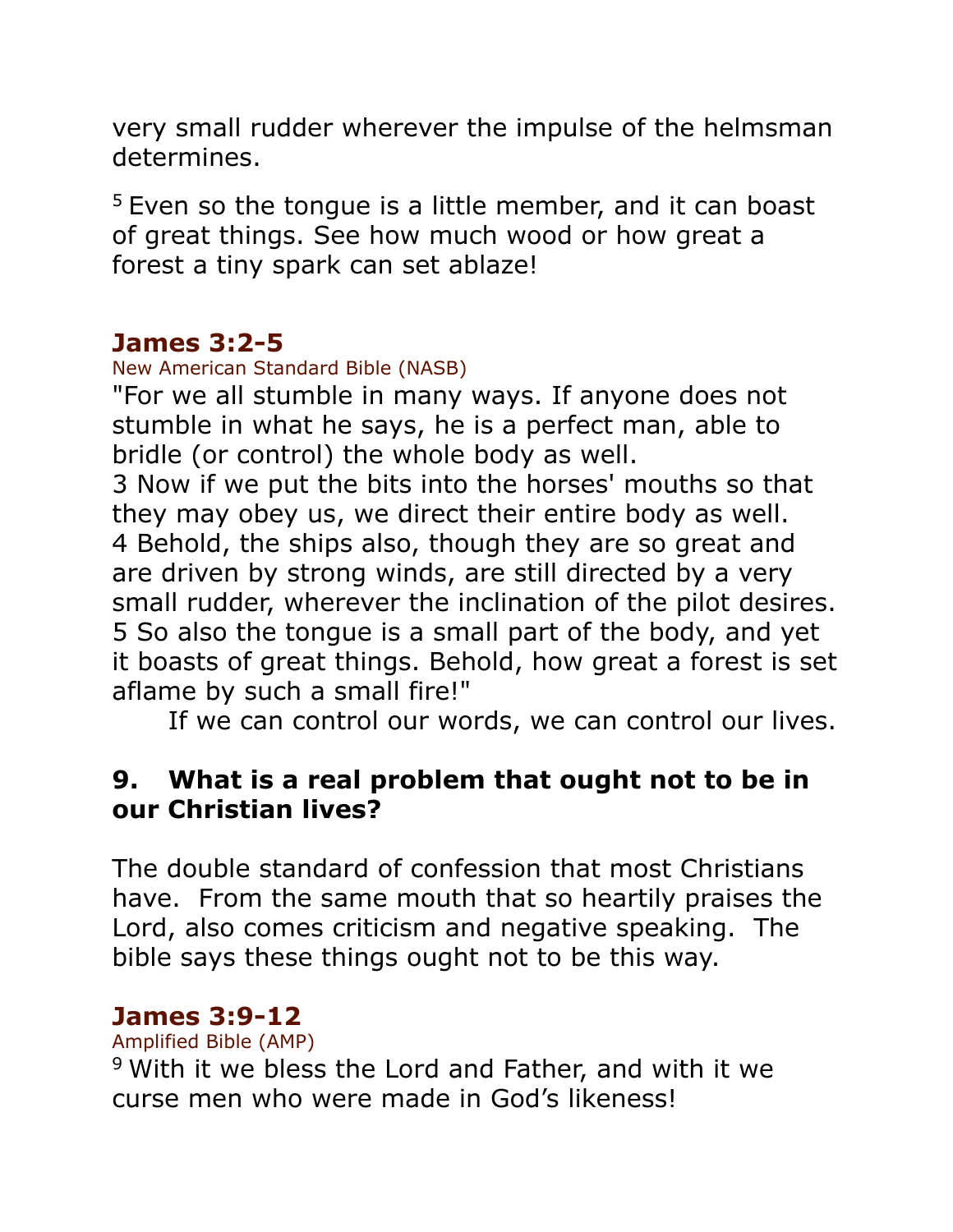<sup>10</sup> Out of the same mouth come forth blessing and cursing. These things, my brethren, ought not to be so.

 $11$  Does a fountain send forth [simultaneously] from the same opening fresh water and bitter?

 $12$  Can a fig tree, my brethren, bear olives, or a grapevine figs? Neither can a salt spring furnish fresh water.

# **10. How can we rectify this problem?**

After hearing a study like this, most Christians are challenged to start speaking right words, but can't. Why?

# **Matthew 12:34-35**

Amplified Bible (AMP)

<sup>34</sup> You offspring of vipers! How can you speak good things when you are evil (wicked)? For out of the fullness (the overflow, the superabundance) of the heart the mouth speaks.

<sup>35</sup> The good man from his inner good treasure flings forth good things, and the evil man out of his inner evil storehouse flings forth evil things.

# **Matthew 12:34-35**

New American Standard Bible (NASB)

34 "You brood of vipers, how can you, being evil, speak what is good? For the mouth speaks out of that which fills the heart.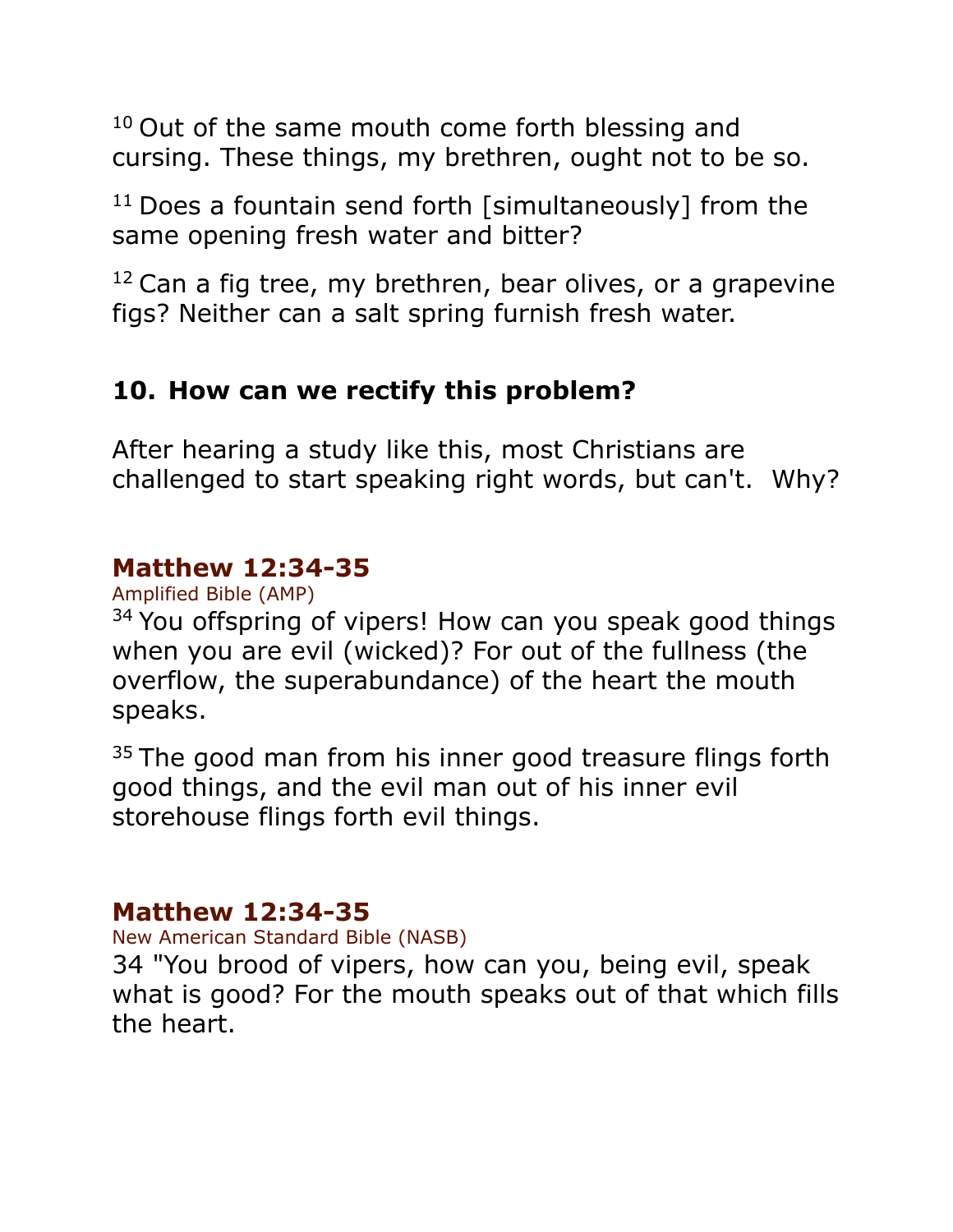35 The good man out of his good treasure brings forth what is good; and the evil man out of his evil treasure brings forth what is evil."

You can only speak forth out of the treasure you have laid up in your heart.

### **Matthew 12:34-35**

Twentieth Century New Testament (TCNT) "...For what fills the heart will rise to the mouth."

The bible says that a GOOD MAN has been laying up the treasure of God's Word in his heart and brings forth what is good. An EVIL MAN has been laying up evil treasure in his heart and brings forth what is evil.

What fruit have you been bringing forth? That will tell you what treasure you have been laying up in your heart.

## **Exodus 33:16-17**

Amplified Bible (AMP)

 $16$  For by what shall it be known that I and Your people have found favor in Your sight? Is it not in Your going with us so that we are distinguished, I and Your people, from all the other people upon the face of the earth?  $17$  And the Lord said to Moses, I will do this thing also that you have asked, for you have found favor, lovingkindness, and mercy in My sight and I know you personally and by name.

# **" NEVER AGAIN LIST "**

(Start each day on the right foot by affirming your never again list)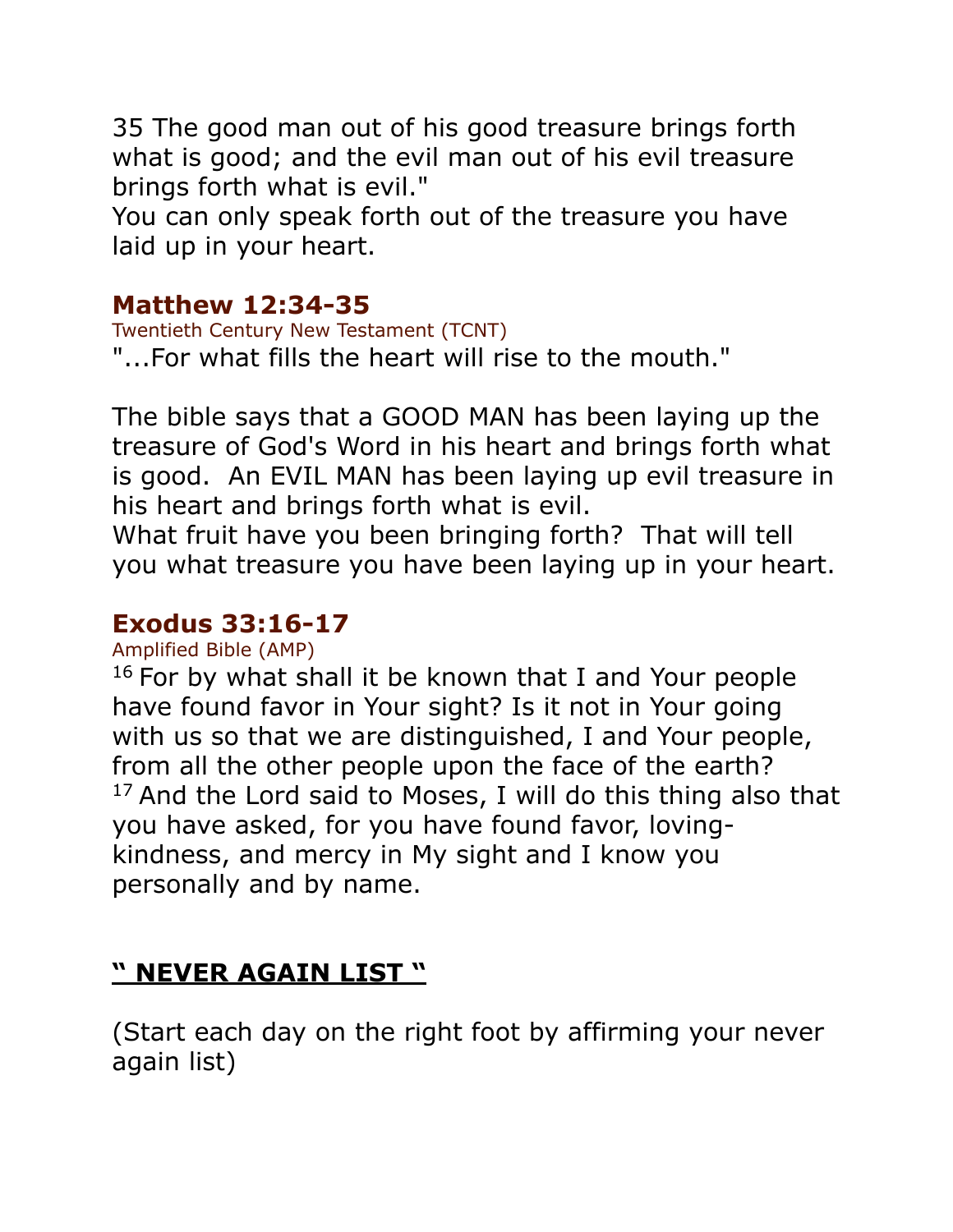NEVER AGAIN will I confess "I can't" for "I can do all things through Christ who strengthens me." (Philippians 4:13)

NEVER AGAIN will I confess lack, for "my God shall supply all my needs according to His riches in glory by Christ Jesus." (Philippians 4:19)

NEVER AGAIN will I confess fear, for "God has not given me a spirit of fear, but of power, of love and of a sound mind." (2 Timothy 1:7)

NEVER AGAIN will I confess doubt and lack of faith for "God has given to every man the measure of faith." (Rom 12:3)

NEVER AGAIN will I confess weakness, for "the Lord is the strength of my life." ((Psalm 27:1)

NEVER AGAIN will I confess supremacy of satan over my life for "Greater is He that is in me that he that is in the world."  $(1$  John 4:4)

NEVER AGAIN will I confess defeat, for "God always causes me to triumph in Christ Jesus." (2 Corinthians 2:14)

NEVER AGAIN will I confess lack of wisdom for "Christ Jesus is made unto me wisdom from God." (1 Corinthians 1:30)

NEVER AGAIN will I confess sickness for "by His stripes I am healed." (Isaiah 53:5)